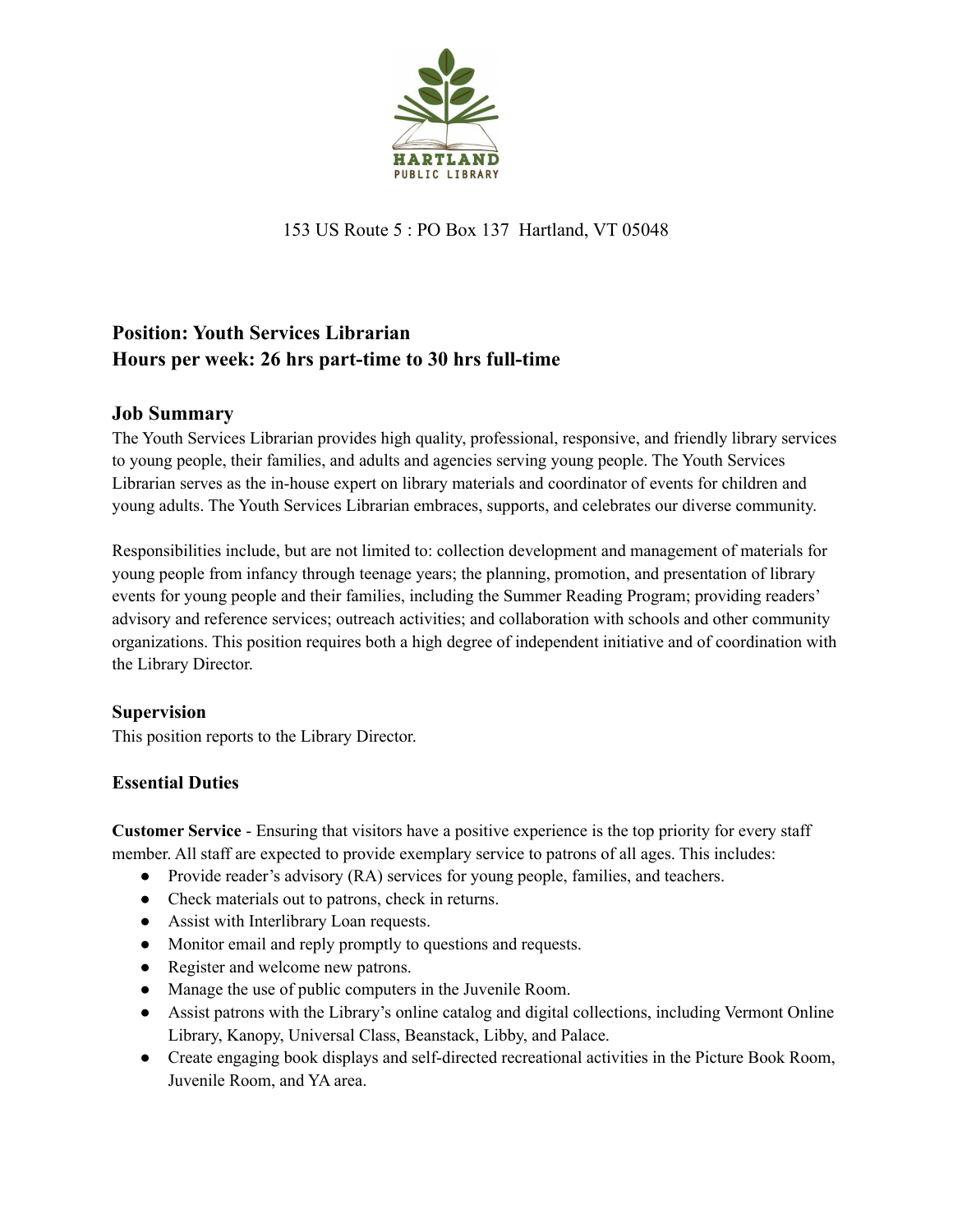#### **Programming**

- Develop and implement a variety of innovative, regularly scheduled, special event programming that speaks to and captures the interest of young people. To include: age appropriate story hours, public school vacation programs, summer programs, and special evening programs.
- Develop and promote a robust Summer Reading Program for youth every year.
- Provide timely information to the Library Director and Community Engagement Librarian for publicity purposes, including monthly e-newsletter.
- Manage all aspects of programming including appropriation of resources, coordinating with the Library Director, and Community Engagement Librarian.
- Maintain and update the Youth pages of the website.

### **Collection Development**

- Research, evaluate, select, and maintain the circulating juvenile and young adult collections in accordance with professional library practice and the Library's Collection Development Policy.
- Place orders within the youth services materials budget, using the standard ordering format used by the Library.
- Ensure the youth services collection is relevant, appealing, diverse, and inclusive.
- Evaluate and deaccession items in the juvenile and young adult collections regularly and as needed.
- Assist with cataloging of all youth materials as needed.

#### **Outreach Services**

- Serve as a liaison between the Library and schools, caregivers, home-schoolers, and agencies serving children. Seek out, develop, and maintain effective relationships with these groups.
- Conduct visits to schools and agencies, and present appealing programs that inform children, teachers, and caregivers of the resources and programs offered by the Library.
- Identify agencies such as nursery schools and other caregivers, and work to implement programs.

#### **Maintenance of the Youth Service areas**

- Assess and make recommendations to the Director regarding the physical design of the Juvenile and Young Adult areas, including furnishings and equipment.
- Maintain all materials, collections, and equipment in good condition and orderly fashion.
- Work to create an environment that is appealing to youth, and which speaks to their interests.
- Classify and arrange materials in a manner that is clearly understood and that makes materials easily accessible.
- Work with the Community Engagement Librarian to install signage that is appealing, clearly informs, and is prominently displayed.

#### **Administrative**

- Know, follow, and enforce all Library policies, plans, and procedures.
- Prepare a monthly Youth Services report prior to monthly Trustees' meetings.
- Participate in long-range planning activities to meet strategic goals.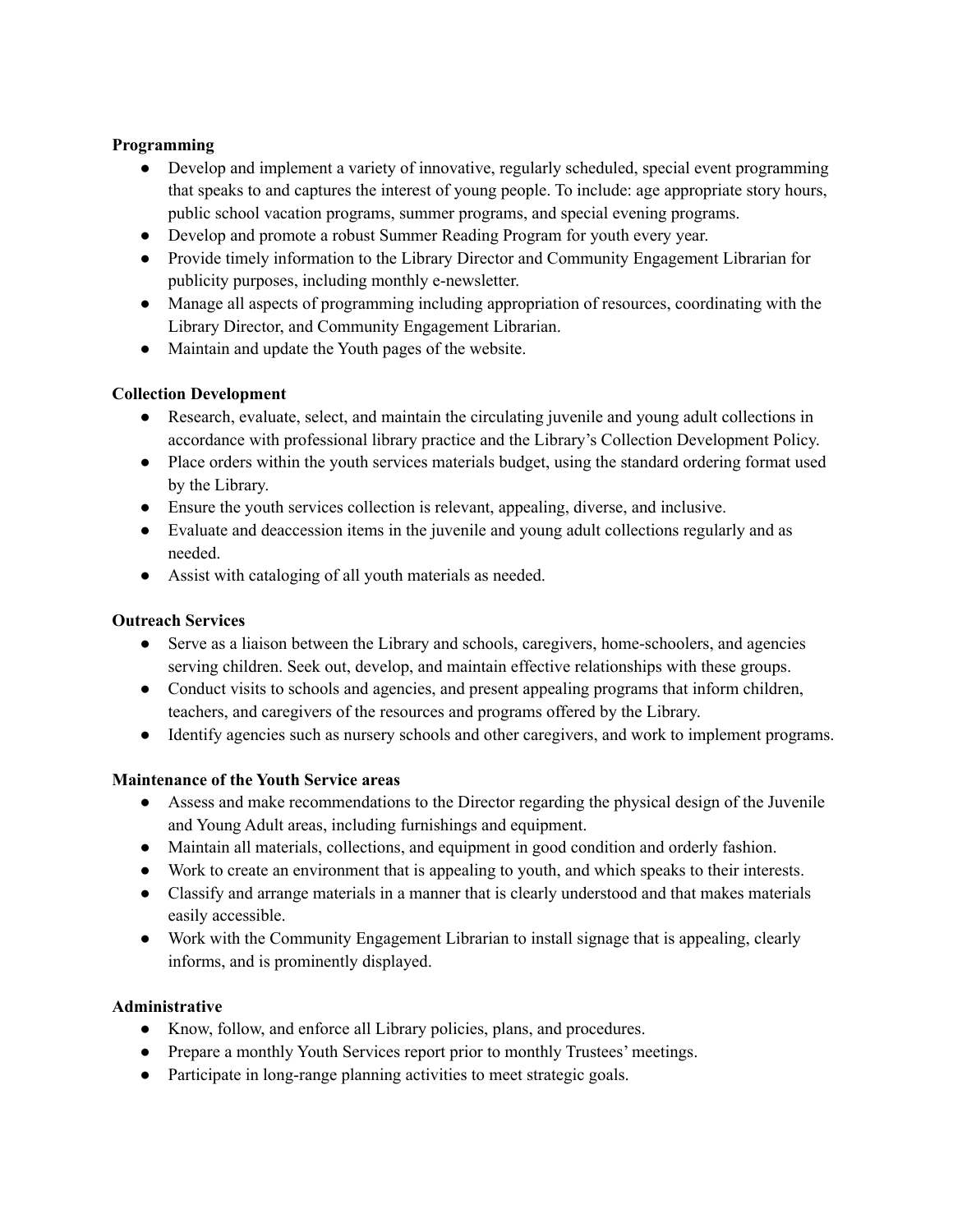- Prepare accurate and timely event participation statistics and report details as needed or requested.
- Participate in preparing the annual budget for Youth Services collection development and programming.
- Pursue funding opportunities such as grants and sponsorships for library programs and collections.
- Supervise youth volunteers, interns, and community service students.

#### **Professional Development**

- Attend monthly staff meetings prepared to participate in problem solving discussions and contribute ideas.
- Participate in training programs, workshops, webinars, and conferences, subject to the approval of the Library Director.
- Attend the annual Vermont Library Association Conference.
- Stay abreast of recommendations and resources from the Vermont Department of Libraries.

#### **Additional Duties**

- Relieve other employees as needed.
- Perform general library clerical work as needed.
- Open and close the library as needed.
- Assume responsibility for daily operations in absence of the Library Director.

#### **Qualifications**

- Knowledge of public library practices and procedures; children's literature and children's reading programs and activities; child development; library technologies and common software applications; working knowledge of the laws, regulations, and HPL policies pertaining to library services.
- Ability to be creative and use imagination; read aloud; plan and direct craft and other activities; supervise volunteers.
- Ability to establish good rapport with children and parents/guardians; pay attention to accuracy; work with frequent interruptions in a busy environment; maintain effective working relationships with fellow employees, other organizations, and the public.
- Ability to communicate clearly and effectively, both verbally and in writing; handle multiple tasks, determine priorities, and meet deadlines; maintain accurate and detailed records; recognize library priorities and work cooperatively and collaboratively to support their accomplishment.
- Ability to work remotely and offsite when necessary.
- Familiarity with library management systems, Koha and Aspen Discovery a plus.
- Skills: Organizational/planning, writing, interpersonal/collaborative communication, leadership, resourcefulness, and discretion; computer skills that encompass effective use of word processing, spreadsheet, presentation, email, social media, internet browser, and library software.

#### **Education Requirement**

Master's degree in Library and Information Sciences/Studies from an American Library Association accredited program or similar discipline strongly preferred.